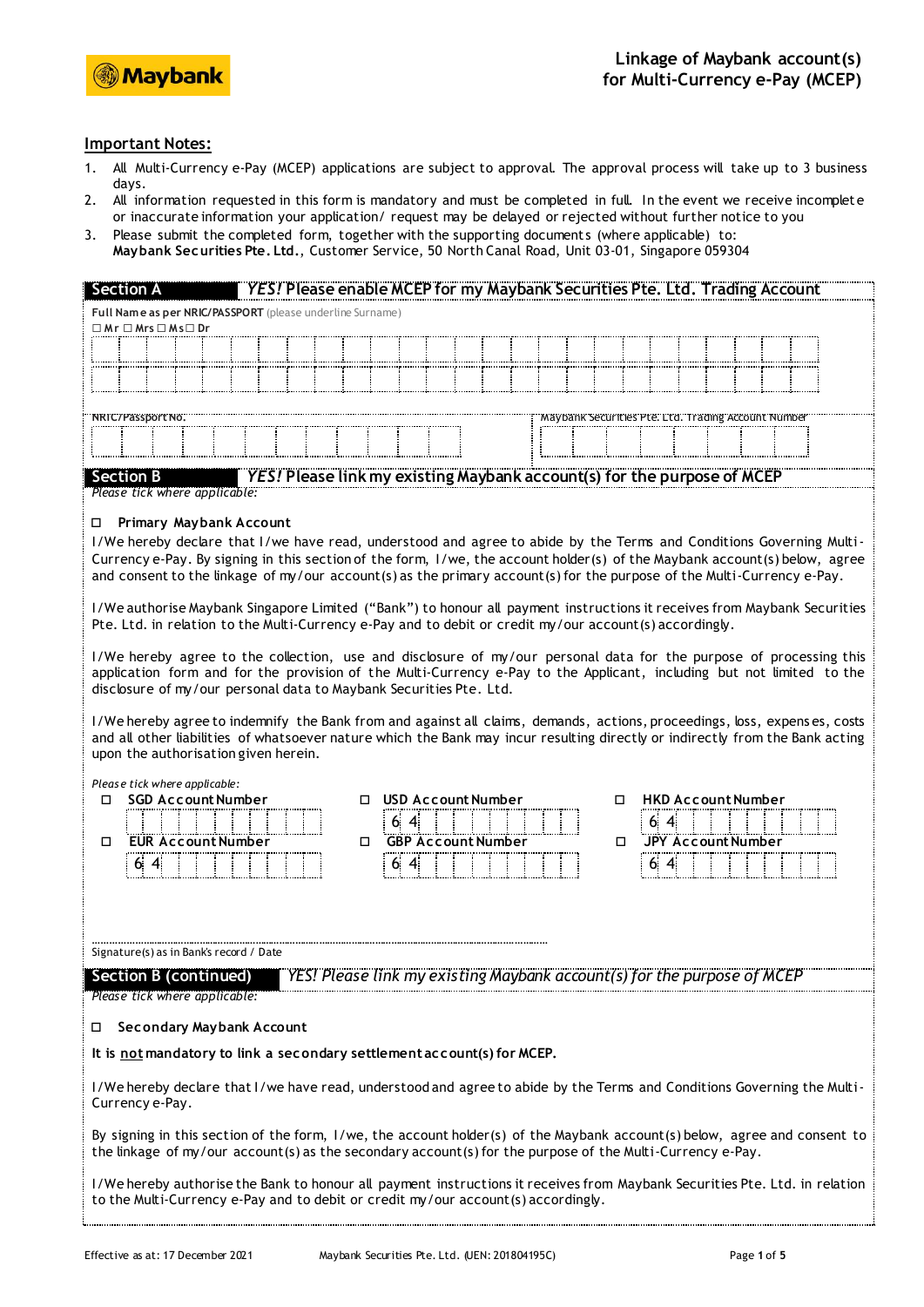



I/We understand that where payment from the primary account(s) is unsuccessful, the secondary account(s) will be used as a settlement account for the purpose of Multi-Currency e-Pay.

I/We hereby agree to the collection, use and disclosure of my/our personal data for the purpose of processing this application form and for the provision of the Multi-Currency e-Pay service to the Applicant, including but not limited to the disclosure of my/our personal data to Maybank Securities Pte. Ltd.

I/We hereby agree to indemnify the Bank from and against all claims, demands, actions, proceedings, loss, expenses, costs and all other liabilities of whatsoever nature which the Bank may incur resulting directly or indirectly from the Bank acting upon the authorisation given herein.

|                                             | Please tick where applicable:                                                                                                                |   |                           |   |                                                                                                                                           |  |  |  |
|---------------------------------------------|----------------------------------------------------------------------------------------------------------------------------------------------|---|---------------------------|---|-------------------------------------------------------------------------------------------------------------------------------------------|--|--|--|
| п                                           | <b>SGD Account Number</b>                                                                                                                    |   | <b>USD Account Number</b> | □ | <b>HKD Account Number</b>                                                                                                                 |  |  |  |
|                                             |                                                                                                                                              |   | 6.                        |   | 6.                                                                                                                                        |  |  |  |
| п                                           | <b>EUR Account Number</b>                                                                                                                    | п | <b>GBP Account Number</b> | п | <b>JPY Account Number</b>                                                                                                                 |  |  |  |
|                                             | 6.<br>4                                                                                                                                      |   | 6.                        |   | 6                                                                                                                                         |  |  |  |
|                                             |                                                                                                                                              |   |                           |   |                                                                                                                                           |  |  |  |
|                                             |                                                                                                                                              |   |                           |   |                                                                                                                                           |  |  |  |
| Signature(s) as in Bank's record / Date     |                                                                                                                                              |   |                           |   |                                                                                                                                           |  |  |  |
|                                             |                                                                                                                                              |   |                           |   |                                                                                                                                           |  |  |  |
| Other services                              |                                                                                                                                              |   |                           |   |                                                                                                                                           |  |  |  |
| Section C<br><b>Declaration / Agreement</b> |                                                                                                                                              |   |                           |   |                                                                                                                                           |  |  |  |
|                                             | I request the Bank to link my existing deposit account(s) as indicated herein, to my Maybank Securities Pte. Ltd. account stated in this     |   |                           |   |                                                                                                                                           |  |  |  |
|                                             | form; I declare that I am the beneficial owner of the deposit account(s) and my Maybank Securities Pte. Ltd. Trading account; I authorise    |   |                           |   |                                                                                                                                           |  |  |  |
|                                             |                                                                                                                                              |   |                           |   | the Bank to honour all payment instructions given by me and I confirm that the signature above shall constitute the official signature of |  |  |  |
|                                             |                                                                                                                                              |   |                           |   | the new Maybank deposit account(s) for the Bank's record and verification purpose; With regard to the Multi-Currency e-Pay I authorise    |  |  |  |
|                                             |                                                                                                                                              |   |                           |   | the Bank to honour all payment instructions it receives from Maybank Securities Pte. Ltd. and to debit my deposit account(s) accordingly; |  |  |  |
|                                             | I agree to apply for the service(s) and/or card(s) that I have opted for herein and link the deposit account(s) to it/them; I acknowledge    |   |                           |   |                                                                                                                                           |  |  |  |
|                                             | that the application(s) herein are subject to the Bank's approval; I declare that all the information and documents provided by me in        |   |                           |   |                                                                                                                                           |  |  |  |
|                                             | relation to the application(s) herein are true and accurate; I confirm that at the time of this application, I am not an undischarged        |   |                           |   |                                                                                                                                           |  |  |  |
|                                             | bankrupt and no statutory demand has been served on me nor any legal proceedings commenced against me; I authorise the Bank to               |   |                           |   |                                                                                                                                           |  |  |  |
|                                             | verify the information given herein with any party (including without limitation, Maybank Securities Pte. Ltd., any credit bureau or any     |   |                           |   |                                                                                                                                           |  |  |  |
|                                             | other organisation or corporation set up for the purpose of collecting and providing information relating to the credit standing of persons) |   |                           |   |                                                                                                                                           |  |  |  |
|                                             |                                                                                                                                              |   |                           |   | without reference to me: I agree to the purposes set out in the Bank's Data Protection Policy (the link to which is provided below) for   |  |  |  |

- the collection, use and disclosure of my personal data, including authorising the Bank to disclose or release, any information whatsoever relating to me to: i) any credit bureau or any other organisation or corporation set up for the purpose of collecting and providing information relating to the credit standing of persons; or ii) any other person(s) for the purpose of processing the application(s) herein; or iii) any person or organisation as may be necessar y to facilitate the Multi-Currency e-Pay, including without limitation Maybank Securities Pte. Ltd.;
- 2. I understand that the instructions given in this application form in relation to the Multi-Currency Settlement Service will supersede any prior instructions given by myself to the Bank and/or Maybank Securities Pte. Ltd.;
- 3. I confirm that I have read and agree to be bound by the prevailing Rules and Regulations governing the deposit account(s), the Terms and Conditions Governing the Multi-Currency e-Pay and the respective service(s) and card linked to the deposit account(s) (as may be amended from time to time), copies of which have been made available to me on the Bank's website.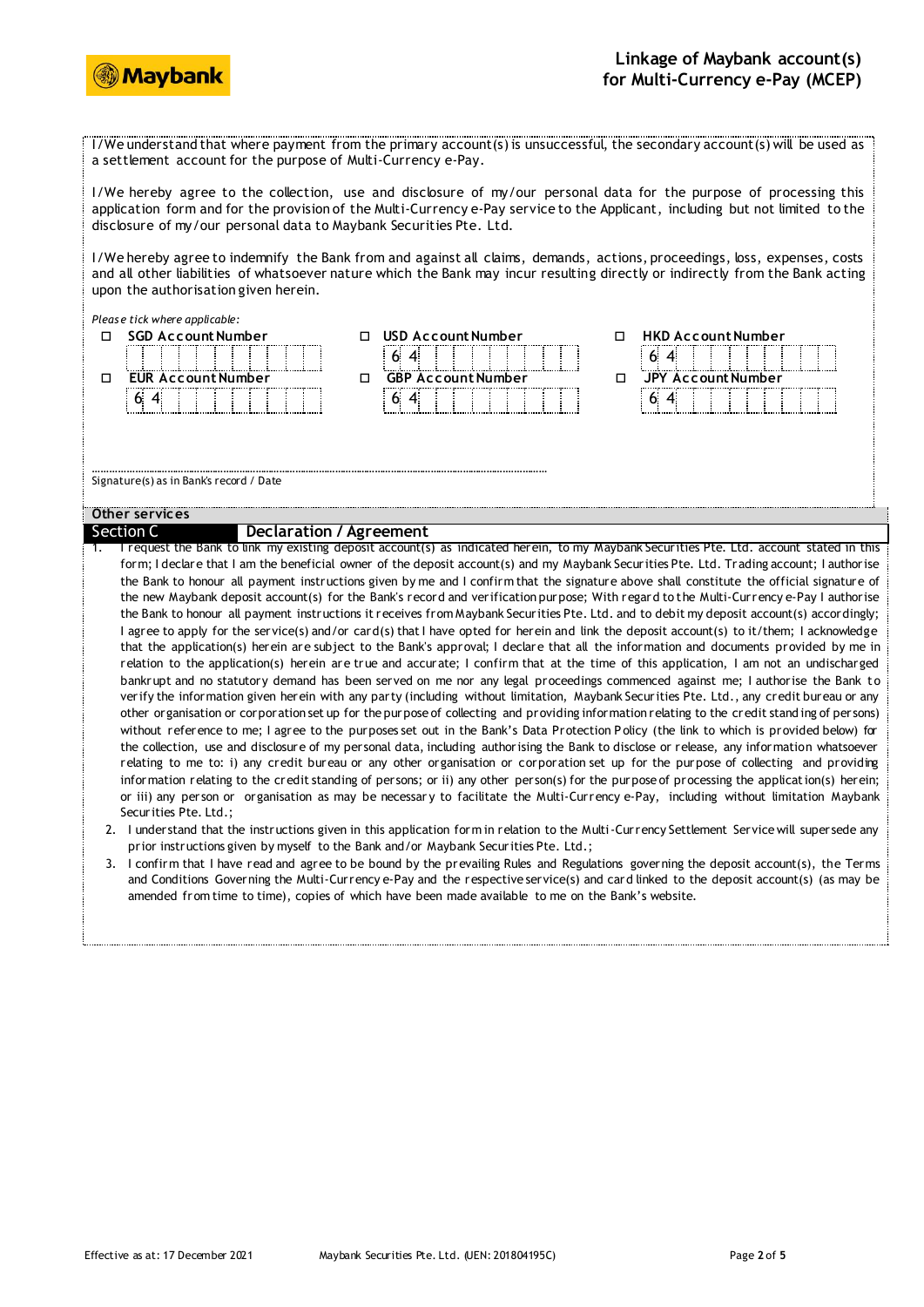

# **Section D (continued)** Declaration / Agreement

By providing the information in this application form (and any other information that I may provide to the Bank from time to time in connection with the Bank's products and services):

- 1. I agree and consent to Maybank Singapore Limited and its related corporations (collectively, "Maybank") collecting, using, disclosing and sharing amongst themselves my personal data, and disclosing such personal data to Maybank's authorised service providers and relevant third parties for purposes reasonably required by Maybank to process my application( s), provide me with the products or services which I am are applying for, as well as the purposes set out in Maybank, Singapore branch's Data Protection Policy, which is accessible at www.maybank2u.com.sg or which may be provided to me upon request. I confirm I have read and understood the Data Protection Policy;
- 2. If I should withdraw my consent to the processing or handling of my personal data in respect of any purpose which Maybank may reasonably consider to be essential in order for Maybank to provide me with the products and/or services applied for, Maybank shall be entitled to treat such products and/or services (including without limitation, linkage of my/our accounts) as having been terminated by me without prejudice to any rights and remedies which it may have at law against me.

### **Terms and Conditions Governing the Multi-Currency e-Pay**

**By applying for the Multi-Currency e-Pay, I agree to be bound by the below terms and conditions.**

- 1. The Multi-Currency e-Pay is available to customers who hold a deposit account with Maybank Singapore Limited ("Bank") and a trading account with Maybank Securities Pte. Ltd.
- 2. By applying for the Multi-Currency e-Pay the customer authorises the Bank to honour all payment instructions the Bank receives from Maybank Securities Pte. Ltd. and to debit the customer's deposit account(s) which is linked to the Multi-Currency e-Pay accordingly ("Transaction").
- 3. The Bank reserves the right to set a value limit on the Transactions made through the Multi-Currency e-Pay. Customers will receive prior notification of the Transaction value limit.
- 4. All accounts used in connection with the Multi-Currency e-Pay must be in good standing (as determined by the Bank) and remain valid for the Transaction to be debited successfully. The Bank has the right to approve or decline a Transaction at its discreti on.
- 5. Customers have the option of linking two deposit accounts held with the Bank to the Multi-Currency e-Pay: a primary account and a secondary account, as indicated in the Multi-Currency e-Pay application form. A Transaction will first be debited from the customer's primary account. In the event that there are insufficient funds in the primary account the full Transaction amount will be debited from the secondary account. Where the customer has not indicated a secondary account and there are insufficient f unds in the primary account the Transaction will be rejected. In the event a primary account is closed for whatever reason, the Bank will proceed to debit the secondary account provided that it is in the same currency as the primary account. In the event that there are insufficient funds in both the primary account and the secondary account the Transaction will be rejected.
- 6. The currency of the Transaction will determine which account the Transaction will be debited from or credited to; for example, a Transaction in USD, will be debited from the Maybank USD account linked to the Multi-Currency e-Pay.
- 7. The Bank is not obliged to effect payment if Maybank Securities Pte. Ltd. does not request payment in the manner required by the Bank, or if the customer's deposit account(s) has insufficient funds to meet it or to meet payment of all charges, fees or other sums payable by the customer to the Bank or the Bank's agents.
- 8. A fee, as may be determined by the Bank from time to time may be charged for unsuccessful and successful debit instructions. The Bank may permit a debit at its discretion even if this results in an overdraft on your account, and impose charges accordingly.
- 9. The Bank reserves the right to reverse any debit or credit amount from a customer's account without notification or liability to any party.
- 10. On the date of effecting payment, the Bank reserves the right to determine the priority of this payment instruction against any cheque presented or any other existing arrangements made with the Bank.
- 11. Should a customer close a deposit account or wish to terminate the Multi-Currency e-Pay, the customer should notify the Bank and Maybank Securities Pte. Ltd. accordingly and make alternative payment arrangements.
- 12. For payments unsuccessfully debited from a customer's account, the customer remains responsible for making payment to Maybank Securities Pte. Ltd. by other means and/or makes alternative payment arrangements.
- 13. The Bank shall not be liable for any loss or damage due to any failure to accept or act on, or for errors or delays or defaults of any kind either direct or indirect in accepting, or acting on, any instructions given by a customer, w or any person to debit or credit any amount in connection with or pursuant to the Multi-Currency e-Pay arrangement or in respect of any claims made against a customer by any person in relation thereto.
- 14. The Bank may at its discretion and at any time add to, alter, vary or modify all or any of the above terms and conditions by giving thirty days written notice.
- 15. These Terms and Conditions should be read in conjunction with the Rules and Regulations governing the deposit account to which the Multi-Currency e-Pay is linked.

#### By signing below:

I hereby declare that I have read and understood the Terms and Conditions Governing the Multi-Currency e-Pay and all other terms and conditions stated in this application form and agree to be bound by them.

Applicant's Signature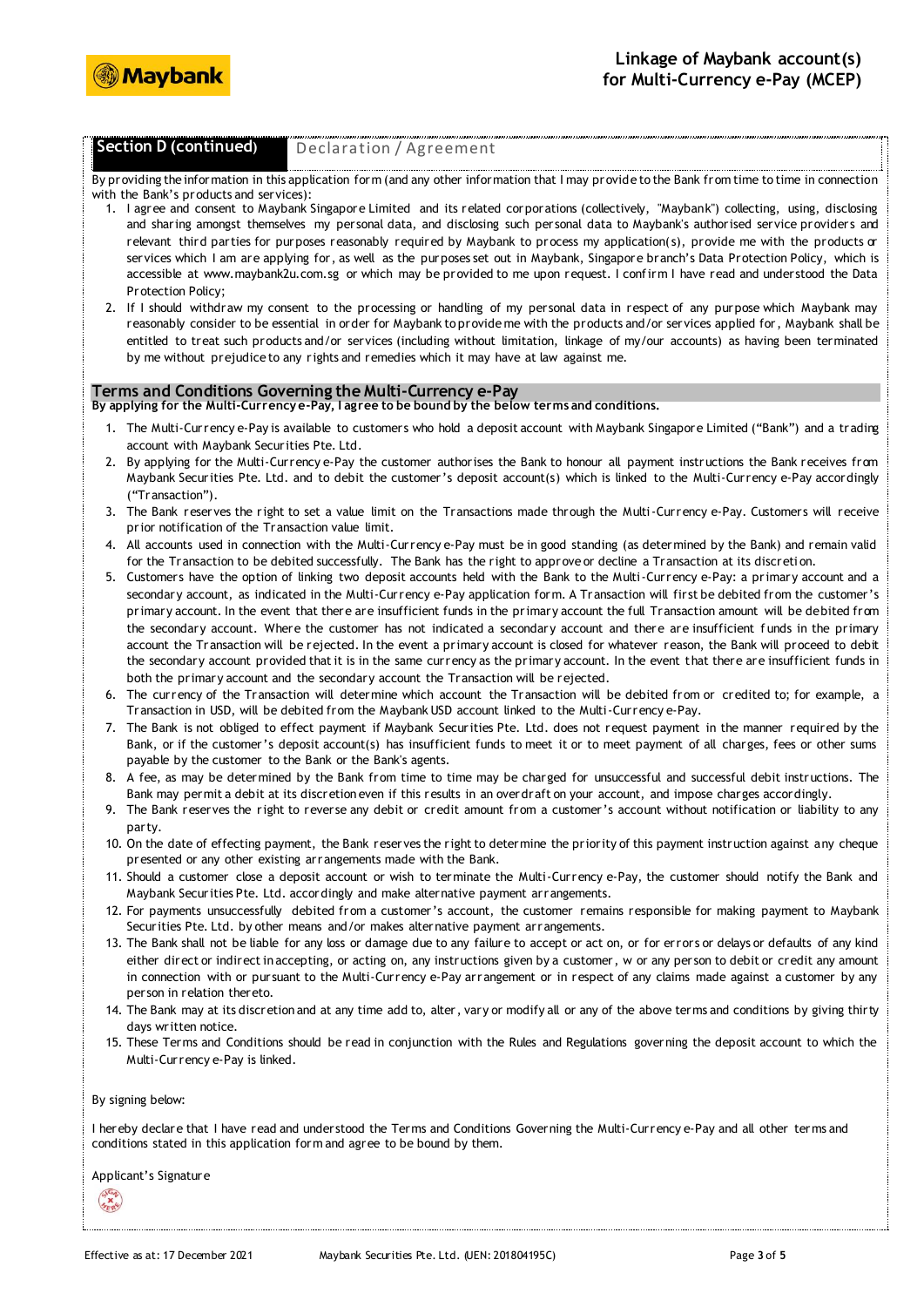

Name as per NRIC/Passport: NRIC/Passport Number: Date:

#### **Deposit Insurance Scheme**

Singapore dollar deposits of non-bank depositors are insured by the Singapore Deposit Insurance Corporation, for up to S\$75,000 in aggregate per depositor per Scheme member by law. Monies and deposits denominated in Singapore dollars under the CPF Investment Scheme and CPF Retirement Sum Scheme are aggregated and separately insured up to S\$75,000 for each depositor per Scheme member. Foreign currency deposits, dual currency investments, str uctured deposits and other investment products are not insured.